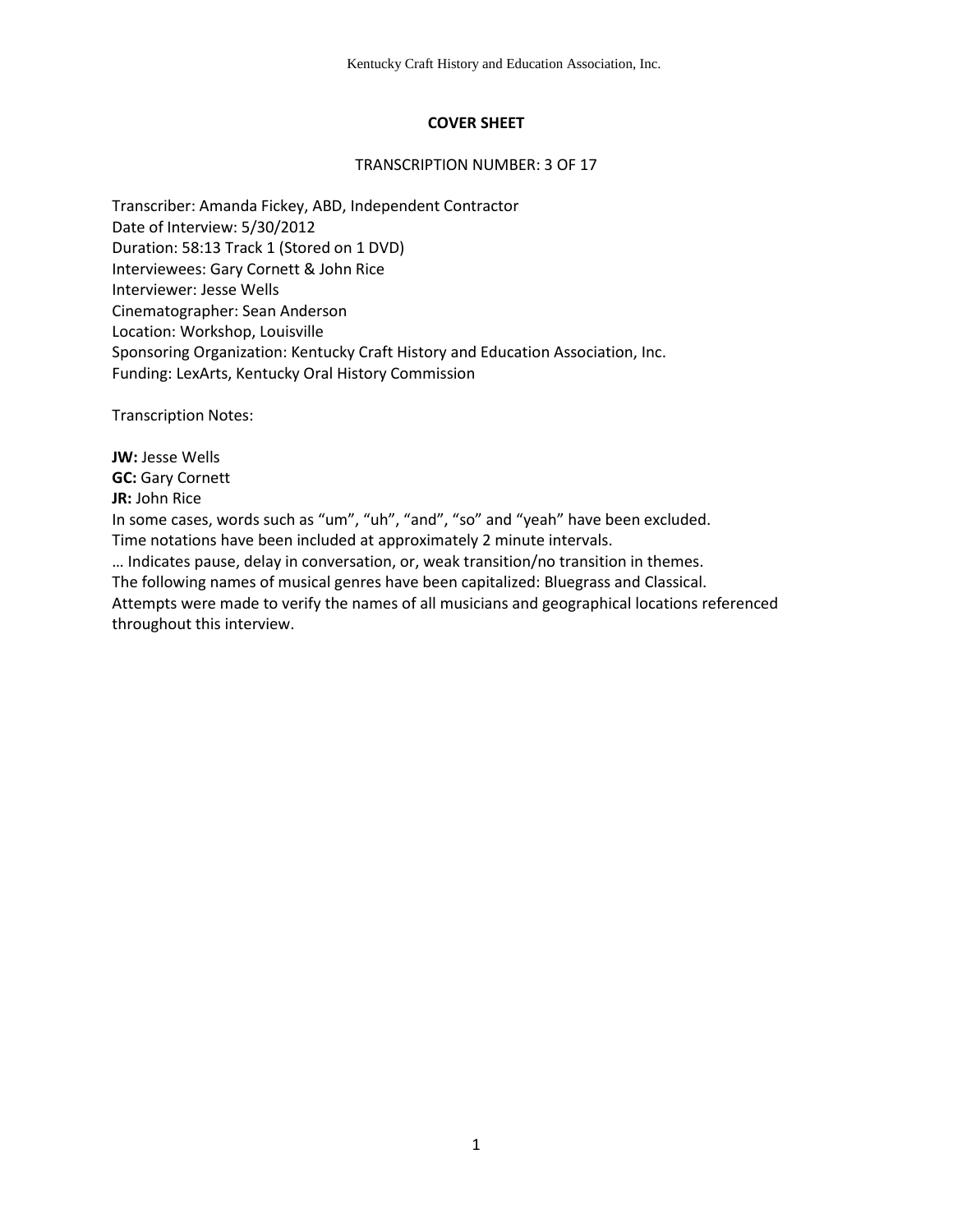# **0:00**

**JW:** (Video begins after interviewer has started announcement)… Interview with the Kentucky Craft History and Education Association, May 30<sup>th</sup>, 2012, with Gary Cornett and John Rice. Thanks for being here.

**JR:** You're welcome.

**GC:** Thanks for coming. You've made a long trip.

**JW:** It's a beautiful day for a trip. We'll start with Gary. Give us a little background about your personal life, your childhood, when and where you were born, some of your family background.

**GC:** Yeah, I was born in Bowling Green, KY. We actually lived in Woodberry. Bowling Green was the nearest hospital, 30 miles away or so. And, other than that, there's not a lot that I would care to talk about. Did get one lucky break though, I met my wife of, soon to be 40 years, when I was 16 and she was 14 so I kind of used up all my luck right there. But, like so many other people of our generation, John and I have talked about this a lot… all of us boys developed manual skills working on old junky cars and anything that came along. So you had a whole generation that started out building models anytime that you could scrap the money together and keeping cars running. John still keeps one running to this day. I think, in a lot of ways, kids of the 50s had childhoods very similar.

# **2:00**

**JW:** Did you play music first or did you work on instruments as a luthier first?

**GC:** No, I played, I was trying to learn how to play first and I've had a lot of people who were really kind to me. Harry Bickel, if you want to go back far enough, if you want to trace a path back far enough, Harry would be the one responsible for me doing what I'm doing. I met him and he put up with me and introduced me to Tom Hale. So that's where I first got my started. Tom was really kind. By that time of his life he was getting older and he would let me come over for hours on end. I just thought everything he did was magic. To this day there are times that in my mind I go back and watch him hair a bow and laugh and joke, carrying on all the time he was haring it. I just wonder how on God's earth did he do that because to me it's one of the most frustrating things that there is. It requires absolute attention. At the time, it is one of the most boring things you'll ever do, sort of like doing a fret job - they require the same set of skills, just absolute attention while you're bored to tears.

And so, Harry was responsible for me being acquainted with Tom. Tom really was kind. I look back on it and I guess you have to get this old to see how kind he was to put up with me hour after hour, digging through all his drawers and asking him endless questions, and he was kind and generous through it all.

**JW:** Are there other people who served as a mentor in your quest…?

**GC:** There are. I've been really fortunate. I've had a lot people who were kind to me. One very important person was Bill Goldsmith here in town. He wasn't a famous gun maker, although he was a good gun maker, and he'd let me come over to his shop. And I remember the first time I saw lathe work, Bill was doing it and there was, to me there wasn't anything more magical than watching a lathe at work. So he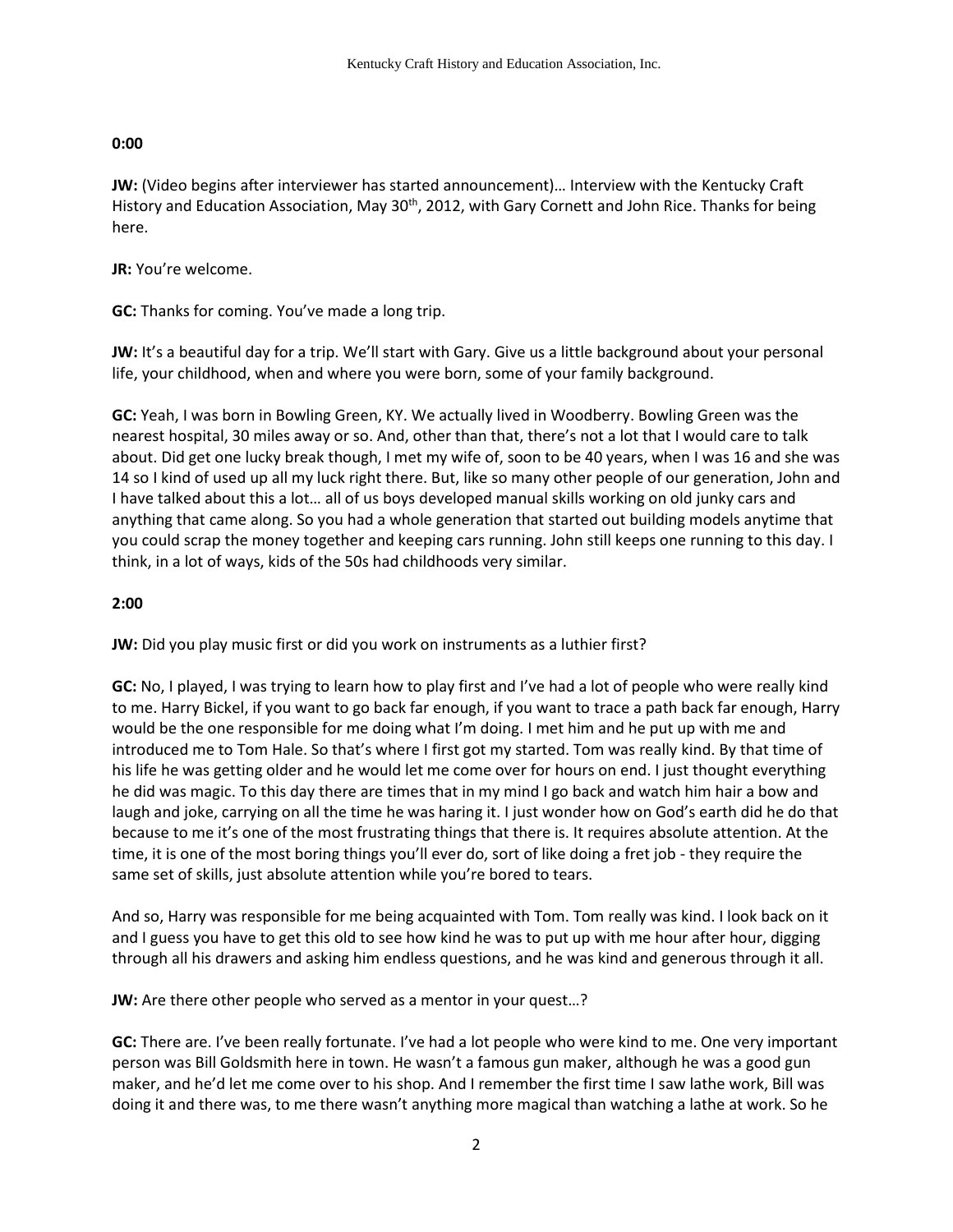did the same as Tom, and those two were kind of in conjunction. I would go to Tom's house, and I'd go to Bill's house, and…

### **4:59 – 5:13**

## **Interruption – door bell following by off camera conversation**

### **5:14**

**GC:** So, to pick back up where we were. For several years, we would get together over at Harry's house every Friday and Saturday night and play music. Harry actually planted the seeds of everything I know now about old time music. So, from there I had Roger Cooper, I got an apprenticeship from the Arts Council and spent, actually, 2-3 years with Roger. So I've had a lot of people be kind to me.

John Rice has been very kind to me. Anytime you take somebody with \$100,000 dollar plus instrument and they trust you with it, that's a huge kindness. Although I'm sure it's one they would rather not have to participate in.

**JW:** John, would you like to tell us a little bit about your mandolin?

**JR:** February 18, 1924. It's a Lloyd Loar signed F-5 Master Model Mandolin made by the Gibson Company, Kalamazoo, Michigan, and it was one of somewhere between 250 and maybe as many 300, probably less, that were made between 1922 and the end of 1924. These are generally considered to be the equivalent of a Stradivarius for mandolins. Now Stradivari did make mandolins, but his weren't very good by today's standards. These instruments were made, as we were talking earlier, at the tailend of the era when music became electrified and amplified. As a result, the design of this instrument is to project to the very depths of a large concert hall, and it does that very effectively I think. These instruments are loud and they are very focused in their tone and their loudness and that is something that is unique and very desirable for all types of mandolin players. I play Classical music on mandolin in an orchestra, and I play in a Bluegrass band. I try to use it for both of those purposes. This instrument is in a batch that was made in early 1924 and it's very close in the serial numbers to some of the most famous mandolins that are being played today by a variety of mostly Bluegrass musicians. I am very proud of it. I've had it for a little over 10 years. Before that it was owned by a man named Herschel Sizemore in Roanoke, Virginia, who is considered to be a mandolin player's mandolin player. Very stylish, technically superior player, and before that it was owned by a gentleman named Taylor who was involved with an instrument shop in Nashville with George Gruhn, who we've heard some about today, who is probably the most knowledgeable person about acoustic instruments in the country.

#### **9:05**

**JR:** Before that, the instrument was owned by a man in Atlanta who had an instructional shop where he taught people how to play. I don't know much about what use he found for it, but I'm grateful to all those three people who have owned it and kept it in good shape. I'm very grateful to Gary for putting it back to rights when the inevitable wear of 80, now almost 90 years, has caused a few defects to show up and unlike museum pieces this instrument has been played professionally for a long time and has shown wear, but that's also preserved its tone and sound quality. Gary has been instrumental, I hate to use that word but that's his role in keeping this instrument healthy and stable and able to stand up to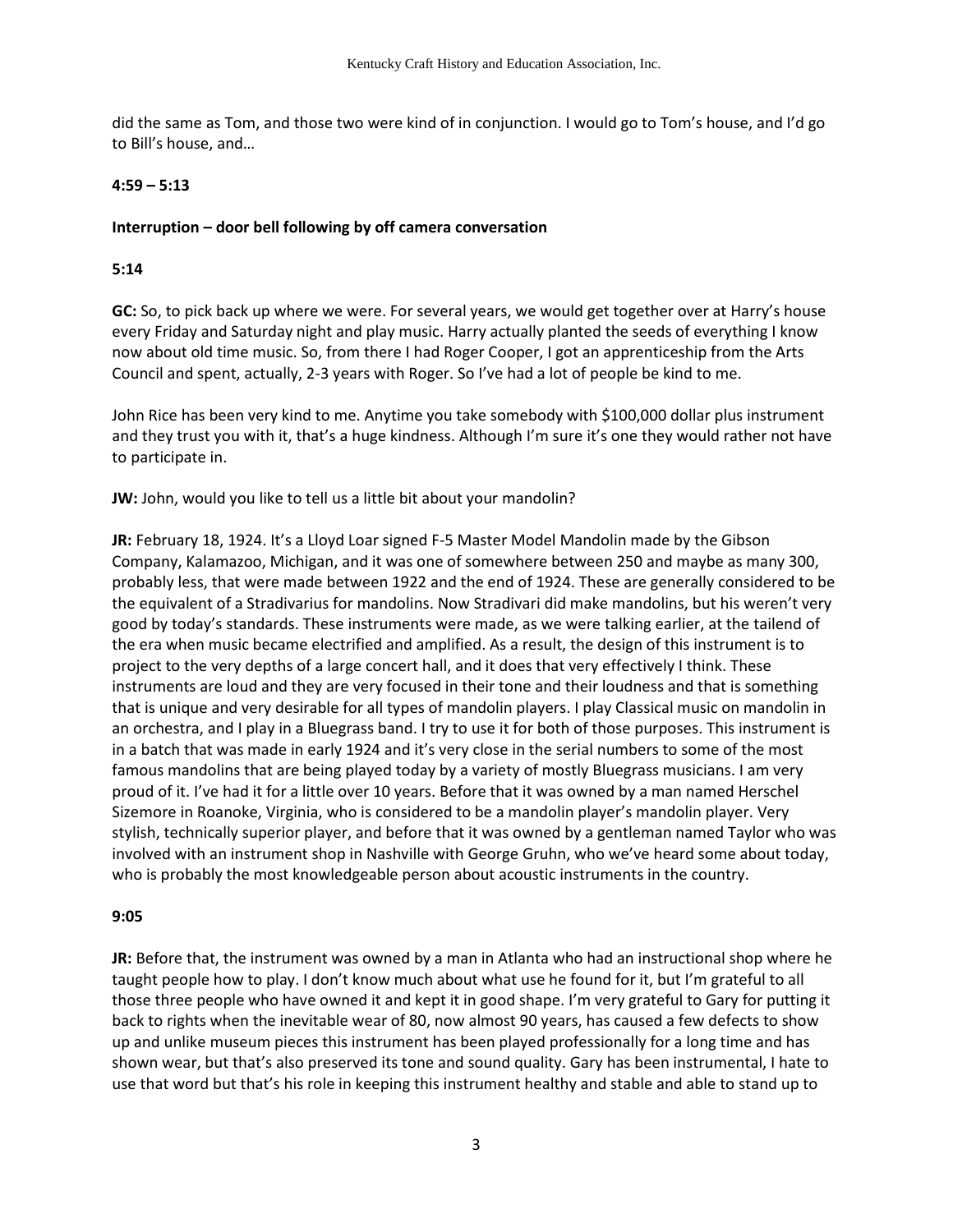rigors of whacking away at it in a Bluegrass band or tinkling away in the  $3<sup>rd</sup>$  or  $4<sup>th</sup>$  position in the Classical setting.

**JW:** Gary, what are some of the benefits of being able to work on such a classic instrument by Lloyd Loar?

**GC:** I think, for anybody doing this sort of thing, there are a couple of requirements. Probably the first requirement is that no matter where you live, say if it was where I came from in Butler County, or wherever you're from, you have to get up every morning and try to work at a world-class level. If you don't do that you are lying to yourself. In order to work at a world-class level you have to get better every day, but you have to have some good luck, and good luck is that people would trust you with world-class instruments. When you do get the opportunity to work on a world-class instrument, it becomes a lot more than about money. While John was right, this instrument has been used hard all of its life, it has never had any serious trouble. That says a lot about the people that made it. You'll start seeing some instruments, as it became more and more about money, you'll see instruments with more and more problems. But, nothing serious has ever gone wrong with this. Everything wrong with this instrument could be tracked right back to the fact that it was used daily. It was just ordinary wear. So it's a remarkable good solid instrument. From what I can gather it's one of the loudest Loars and it's certainly a wonderful instrument to own. I've gone to see John, he and Mike Schroder are kind of in charge of the mandolin orchestra, and they do a wonderful job with it. I know that there are some people who have their ideas of what their instrument sounds like, as you well know when you get out in the audience it's a different story. So, you can hear this instrument above everything, even when other people are thinking to the contrary…

# **13:13**

## **JW:** Wow.

**GC:** You can always hear it. And so really, you need to get people to trust you with world-class instruments and that's asking a lot of somebody. They've got this fabulous instrument that's a huge part of their life and they're gonna just hand it to you and that's one thing that I don't allow to happen. Anytime something special comes in I refuse to make decisions. I will discuss options, but I won't make decisions. So, once all the options are discussed and learned, I think it's a huge benefit to the instrument that the owner and myself know exactly what can and can't be done. Then hopefully we will make the right choice.

**JW:** Do you have a preference for instruments you work on? I know you do a lot of fiddle and violin work.

**GC:** I do. I think I get the most enjoyment out of working on fiddles and violins, but it's really a selfish enjoyment because they are more forgiving. When you have a mandolin, there's no overhang. There's no forgiveness in mandolin. A fiddle, fiddles were made to be repaired. They have an overhand even thought that, in most cases of factory instruments or instruments that we see, they'll shrink maybe from 3-5 mm in the first 100 years and then it kind of stabilizes. If you had a mandolin that shrank 5 mm you wouldn't have a mandolin. So the reason I like to work on violins is they're just more forgiving, lower stress. The most difficult thing you could work on, I guess, would be a mandolin. I think Mike Schroder said it right, he said the stresses they're under, everything about them makes it very difficult and a guitar is not far behind. A guitar would be a little easier to work on but there again; they weren't made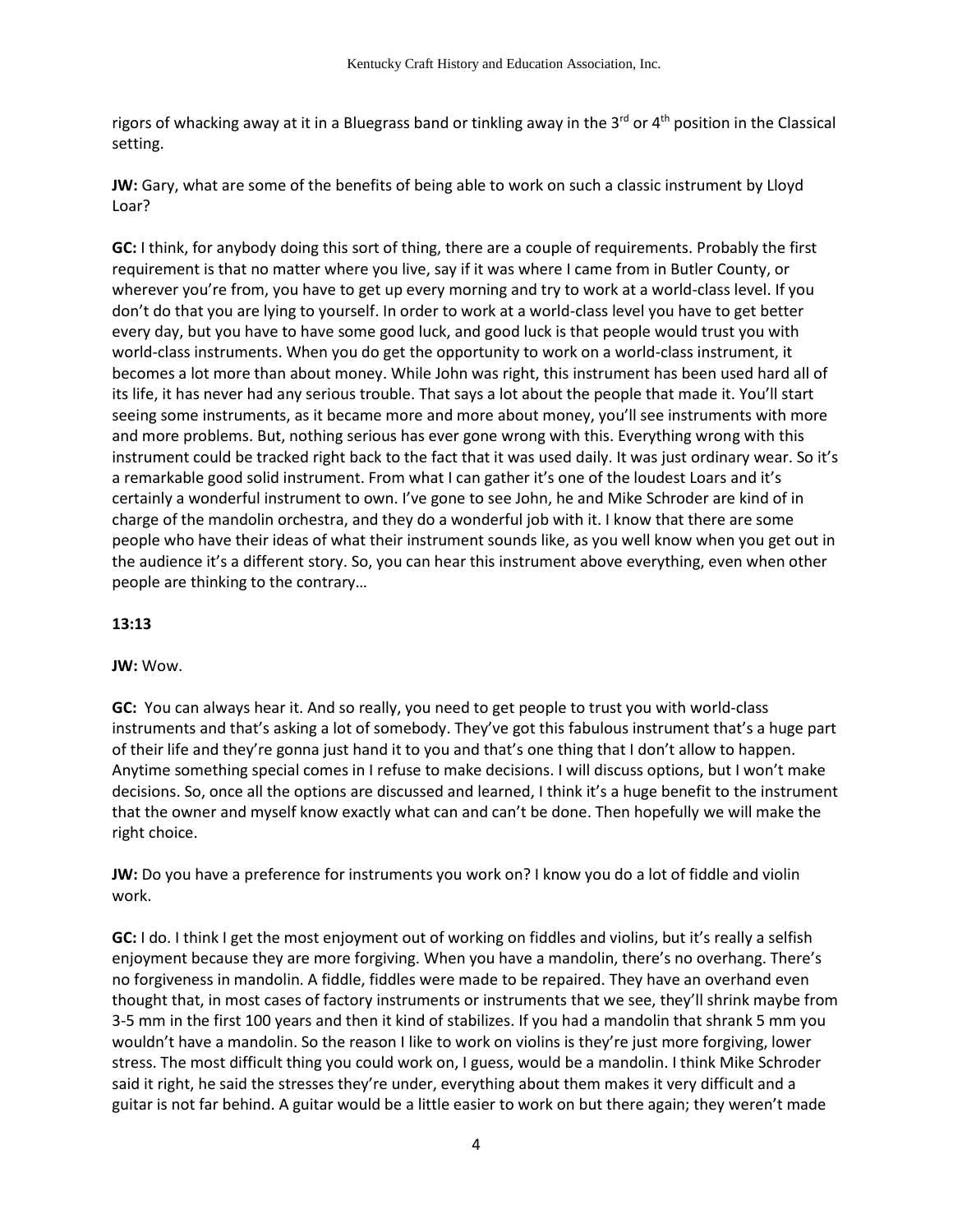to be worked on. Really we would have to go back to a repairman in Oklahoma named Don Teeter who I would call the father of modern guitar repairing. I'm sure Don's long ago gone. He wrecked his health breathing lacquer, but he is the father of modern guitar repair and he did two books on it. A lot of it just is just treatment of the instrument has long ago been set aside. He just treated them as old guitars, and now those old guitars have become important instruments and they can't be treated that way anymore, but Don deserves all the credit in the world.

There are a lot of very unselfish luthiers across the country, like Frank Ford in California. If you try to study on a world-class level, it involves spending a whole lot of your life on more than just working at the bench.

## **17:34**

**JW:** Are those materials what you've used most to study the art of repair or working with other people? What methods have you used?

**GC:** Books. Fortunately, like I said Tom Hale was really kind, but Tom Hale didn't have the Violin Society of America. The Violin Society has done a huge amount for everyone because they're the only organization that has had the money to fund and try and analyze how an instrument actually works. So, we know a great deal about how a violin works. You can't, nobody knows how each individual one is going to work… So, we have to thank them because of the spill over into other instruments and I've been really fortunate having started on fiddles and then taken on other things you gain all this crossknowledge. The main thing is that they become valuable and it's your responsibility to see to them. It's not always pleasant.

## **19:00**

**JW:** What are some of those unpleasant experiences?

**GC:** Well, I've got one lying over there waiting for me right now and it belongs to a world-class musician, Jeff Guernsey. He's played with Steve Warner and Vince Gill. Unfortunately, musicians are not always the best judge of what kind of shape a musical instrument is in. They see it and they love it and that's as far as it goes. Then they bring it to you and you start pointing out things and you can see their minds start to work. I've got a real neat old 65' J-50 that looks like somebody just took a glue bottle and poured in it. So, when you take an instrument apartment it absolutely has to be together by the third day. Actually, ever hour after the second day gets critically important. There are a lot of times I'll stay up 15 -20 hours a day working on it just because I know my deadline. But that's under ordinary circumstances. Something like this, where somebody has poured a glue bottle in there, you start to wonder what you are going to do. I've got one policy that has served me well throughout my life and that is, I never touch anything until I've repaired it in my mind. Once I have worked out all the steps and I know how it's going to be I will physically start on it, but if you don't have it worked out in your mind you're going to get some unwelcomed surprises.

## **21:02**

**JW:** Is that true for every instrument?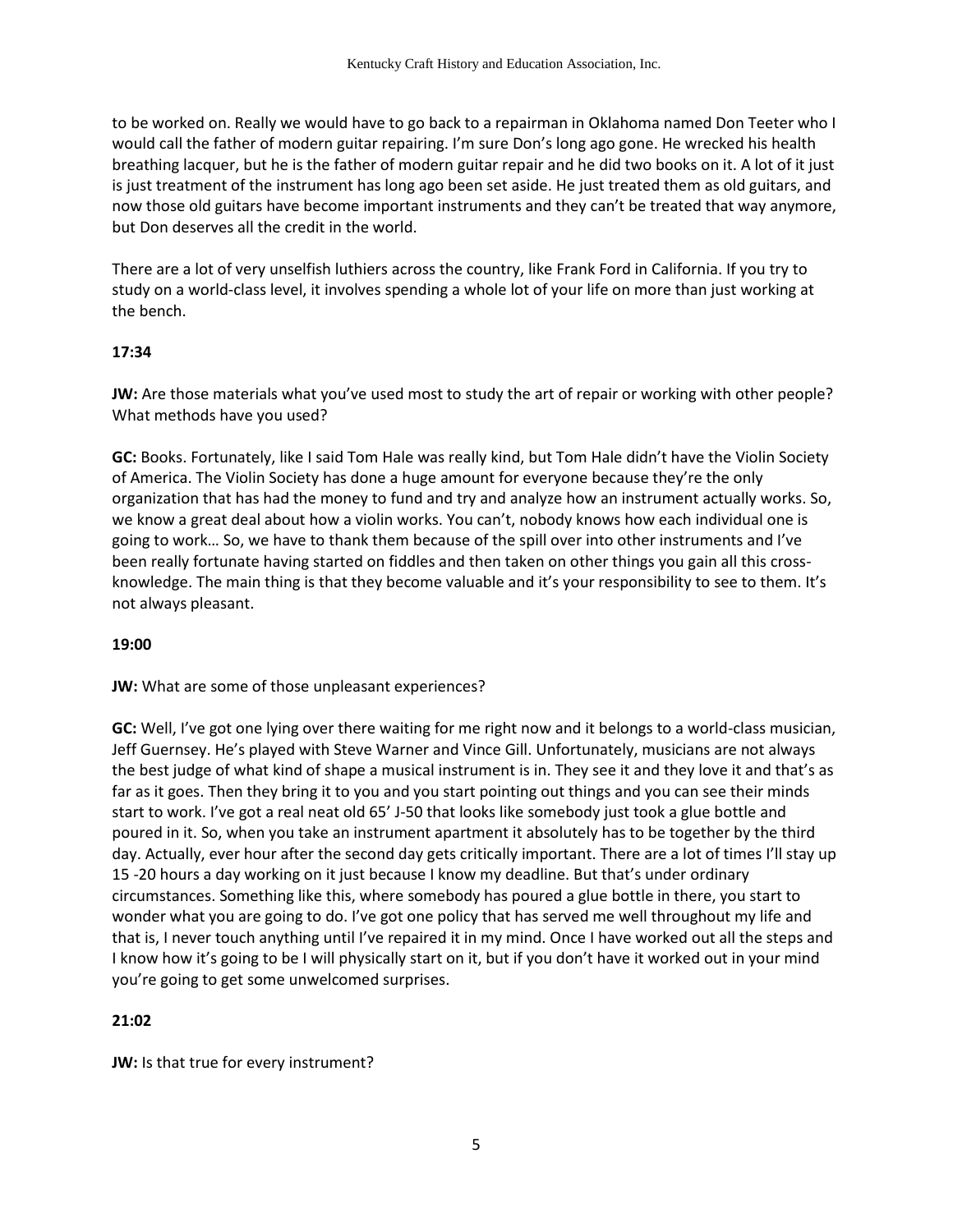**GC:** Every one. Yes, positively, it is. And the one thing you don't want is unwelcomed surprises when you are working on a three day deadline. It's like we were talking earlier, I had a guitar here one time and a lot of times people will tell you, oh you just take as long as you want and three days later they're calling you. I had this guitar and it lay there six weeks, unless a miracle from heaven happened it was going to lay there another six weeks. It just struck me and I was able to attach a piece of metal to a brace, and get it in place with some magnets, therefore I didn't have to take it apart. You really have to be extremely careful.

### **22:07-22:24**

### **Interruption by videographer - inserted new tape**

**JW:** Were those your CT Scans in the article?

**JR:** Yeah, in the Mandolin Magazine.

**JW:** I'll go back and…

**JR:** If you have that issue…

**JW:** Yeah, I have it.

**JR:** It was a few years… Actually, what happened was that somebody wrote a letter to the editor saying boy, if you really want to see that you ought to do an MRI of the mandolin. Of course, you could never do that because this [points to mandolin] has some ferromagnetic components. If you put it in magnet it would literally explode. So I wrote a letter to the editor, I forget her name, and I said please don't do that. But at the time I said, I had done several X-ray CT Scans which is a totally non-destructive technique, unlike the MRI.

**JW:** Like the MRI…

**JR:** And it shows a lot of information about thickness obviously, there are a lot of cross-sections. You can see the grain patterns, and another thing you can see are repairs. The glue is very dense. It looks like somebody painted a white streak in a crack that has been glued, whereas somebody might tell you oh that's just a finish crack but when you scan it and there's, whoops, there's glue, how did it get there? Anyway, it was kind of interesting stuff, but there have been a number of people I've talked to. There's a fella over in Slovakia, a guy name Adrian Minarovic; Hogo they call him. He has published a very detailed set of plans of a Loar and they're based on his analysis of instruments. I sent him the CT scans and he was able to use that to some extent. That and a Hacklinger gauge will get you a lot of information.

**JW:** Yeah. Have they done that with violins?

**JR:** Yes, that's actually the first piece of it. A guy at Michigan State whose name is escapes me, but another brother of a radiologist who wrote an article about it. He actually, they actually made a fiddle and a cello based on their dimensions.

**JW:** What were the results, do you remember?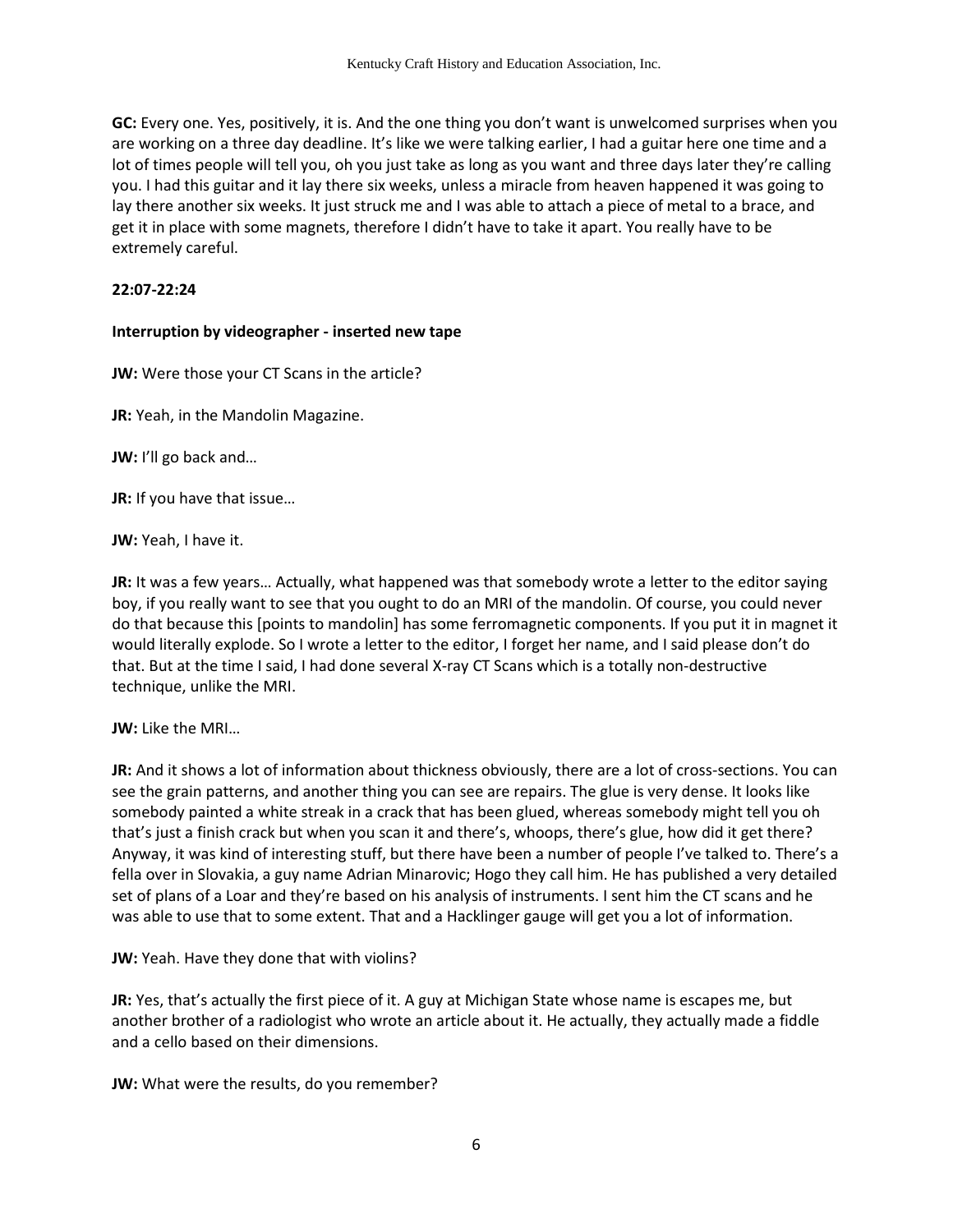**JR:** Mostly what I remember is that the article that he wrote was very self-aggrandizing. He was patting himself on the back for such a cleaver thought and how carefully it was being used to turn into these wonderful instruments, but I don't know what's become of it since then. It was a year or so before I started doing it. I had already thought about it before then, but never got around to doing it.

**GC:** There have been a couple of updates. You want to tell the new stuff they are able to do…

### **JR:** About what?

**GC:** You know, doing the X-rays, there's apparently some new way of going about it that gives clearer pictures.

**JR:** Oh well, on newer scanners it gets better.

**GC:** Yeah.

**JR:** You get thinner slices and greater spatial resolution so you get better pictures than we did in 1996 or '97. That was ages ago in terms of medical imagining technology.

**GC:** As a matter of fact that fiddle that I've got started is from a poster is Strad Magazine and it's got the new images of the original Strad on there.

JW: Is that the one you have the bolt for?

**GC:** Yeah. You know, one thing, I know people beat themselves to death trying to slavishly follow dimensions. I've seen two pretty expensive fiddles, you know, \$10,000 range, that's pretty good money for a new maker, where they had just slavishly followed these dimensions even to the point of putting in an excessively thin spot that slipped through the Stradivarian shop, shouldn't have been there, but it was... What they're failing to consider, and John is really good at this stuff so he can correct me anytime he wants, the coldest part of the little ice age actually corresponded to Stradivari's life. Stradivari actually outlived it. I think the coldest 80 years started in 1645, 1650, and Strad's birthday they argue was between 1644 and '48, but then he lived to 1737. So, that was the coldest 80 years. But the little ice age went on and I think it finally came to an end around 1840. When you think of trees, and you think of Martin Gibson Company and other companies in the 20s and 30s, they were probably harvesting trees that we growing in the little ice age. Now enough time has passed that Red Spruce is not the same, nor is anything else the same. We're dealing with, for practical purposes, just entirely different species of wood. You can't just follow numbers and hope to come up with some wonderful. I know that if you look at John's, we've measured it countless times, it's a healthy instrument. If I remember correctly its  $4 - 4$ ½ mm in the center and it's just a healthy instrument. I know we've seen others, John and I went to Gruhn's one day and he had one or two there didn't he John? And then, Ronnie McCory was telling us about his, but one thing I noticed was Ronnie couldn't put John's down for about 40 minutes.

What I've, you spend your life, if you're going to do this you spend your life, and you have to start somewhere so maybe you do start with given numbers. From there what you devolve into, or evolve into is, you start recognizing characteristics of wood and maybe this is really light and flexible, and maybe too light and flexible, so maybe you need to add stiffeners. And then for everything you've learned, there will come a time where something will come along and just call you a liar. Al White got a fiddle from me that when I got it together I had no hope for it at all, it was so heavy and stiff, and it is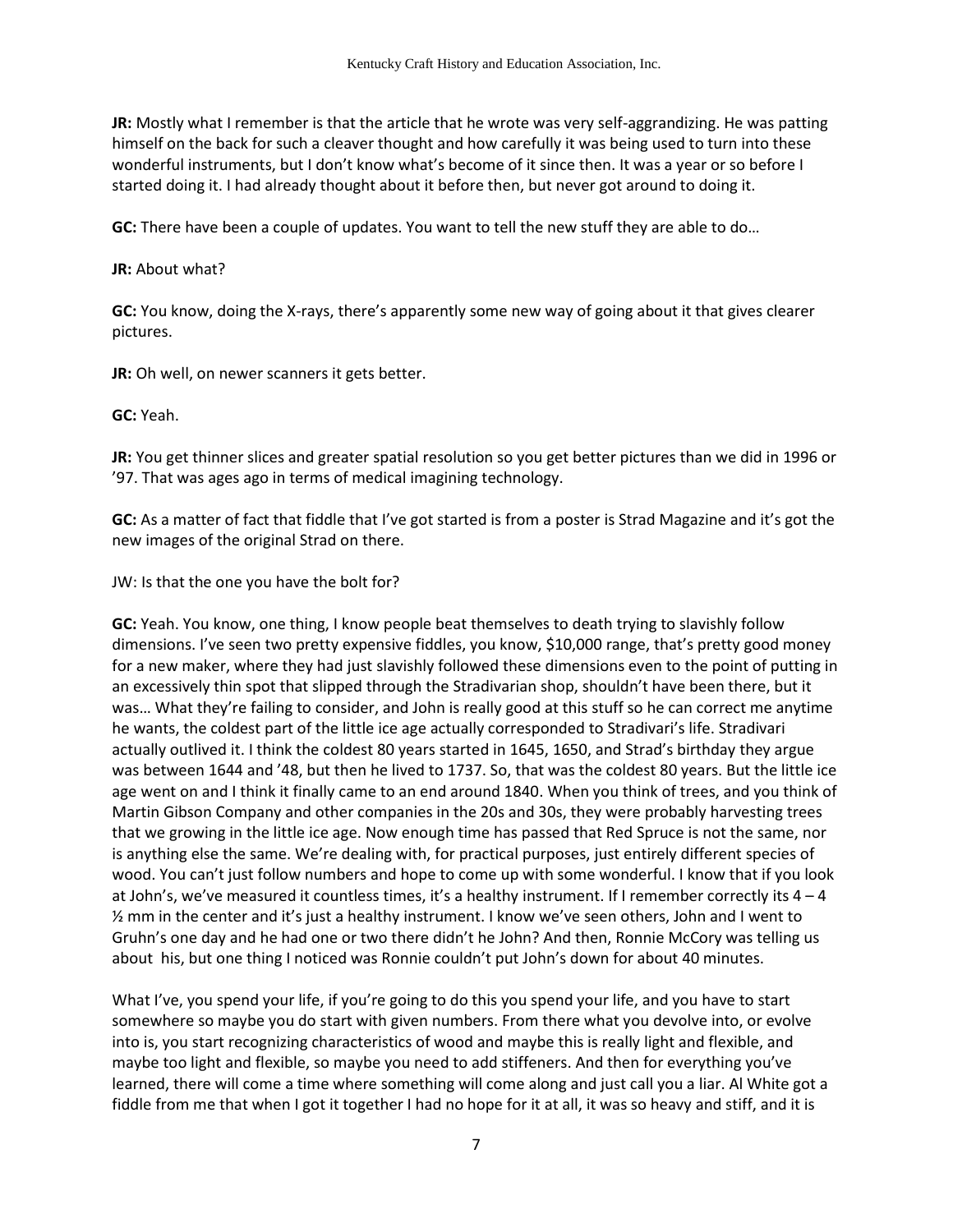fabulous. He wouldn't take anything for it. So, for everything you believe there will be an exception. Al said nothing made him happier than to pay money and be a better fiddle player.

## **30:18**

**JW:** What do you look for in fiddles when you're buying them? Do you find them…?

**GC:** I look for workmanship. If the original workmanship is good, you will have a good instrument. There is one thing that we talk about, Harry and I talk about, John and I talk about, this whole circle talks about, and it's something that I don't ever see mentioned and that is with any instrument, doesn't matter what it is, you have a physics equation. You have, when someone is hunting for an instrument, you have a physics equation solvable only through trial and error. You take that person's makeup, added to an instrument, and then, if it comes out the end with a wonderful sound you've solved the equation. So, just because it's a good instrument doesn't mean it's going to be a good instrument for everyone. Each person has to go through that hunt.

**JW:** Where do you find instruments most of all?

**GC:** There are some people I know in different parts of the country. I have bought a few off of EBay, but I think I've been sadly disappointed for the most part. It's getting harder and harder. You know, how many good instruments have we lost just because they were played to death? Maybe this is the right place, maybe it's the wrong place, but I have read and found it to be true that a luthier can do more harm in 5 minutes than a player can do in 50 years. So, if you don't take the right approach in removing a fiddle top you'll break it, it will just split from one end to the other. It's something you have to be very careful with.

## **32:46**

**JW:** Are there any unique methods that you use for building? Any shop secrets that you'd like to share?

**GC:** No, I think the Violin Society of America has really laid down a set of seriously good guidelines. One thing I do that is different from what has been tradition in violin making… The traditional way in violin making of repairing a sound post crack is to, of course, scoop it out to about one mm thickness and add new wood. You chalk fit it and do the whole thing.

#### **33:88-34:02**

## **Interruption by videographer – clock chimes in background**

#### **34:03**

**GC:** And so, one way I differ from that is, anytime I take a top off I put a prophylactic violin patch in there that does not involve removing wood, it's just to keep it safe so that an ill-fitting post won't crack it there. It's just to try to make it last longer.

**JW:** Do you find a difference in the sound quality with that type of repair?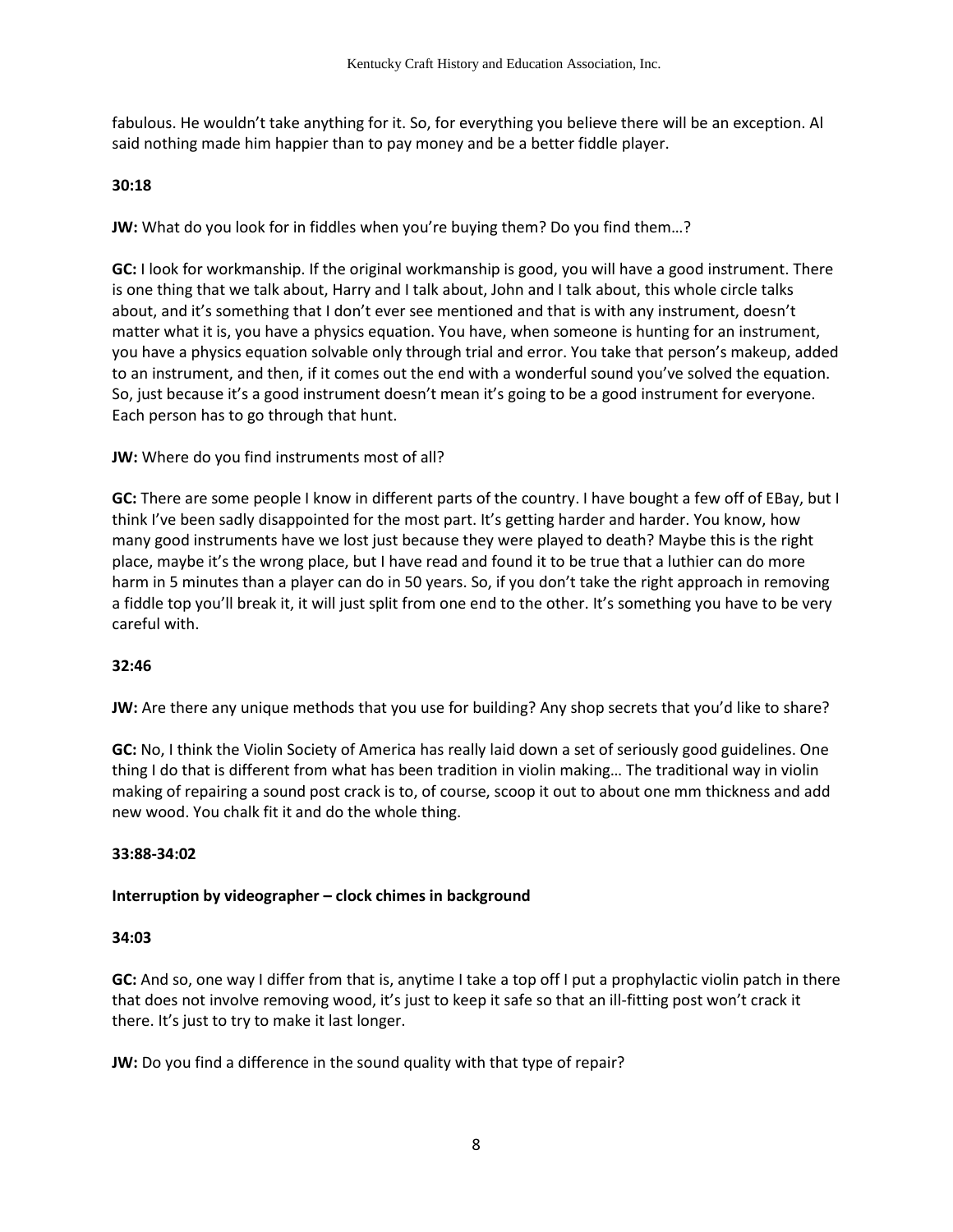**GC:** I think that you do. I think that, from what I've been able to tell, it adds a little stiffness and I think you get a little better sound. I think it's just something that's necessary to live with. You know, this far removed, a good number of instruments have sound post cracks anyway. I know Bruce Greene sent his up with a nasty crack, and ended up doing that, but I think that's actually a better way just to put that patch on rather than scooping out the top because the question arises how many times can you do that scooping out method? Each time you would have to make sure that the glue is removed, so each time you would get thinner because you're simply putting it right back to the way it was and the same thing can happen again. So no, I don't have any secrets, it's just hard work, and the secrets would be to maintain high standards.

### **35:57**

**JW:** What are your thoughts on finish work on a violin?

**GC:** That's one place I've been lucky. I retired from Ford after 30 years and the last 10 years I was there I was a metal man and a paint repairman. That's pretty much a dying art. The work I did was with lead. So, I got to practice on hundreds and millions of dollars' worth of Ford trucks and went to, got trained with very good painters, and so the last ten years I was at Ford I got a really good education in chemicals of all kinds. That has enabled me to be better than someone who didn't get that opportunity. I'm not saying that I'm any better, but I did get the opportunity. I'm constantly exploring new finishes because they come out with some all the time and you'll read an article and somebody will swear how wonderful it is and you'll invest a hundred bucks and you'll say that that needs to go in the garbage can because it isn't so wonderful.

One thing we all need to know, and I know in the interview with Harry Bickel he used the word restoration just like I use it, we all use it, but really we have to keep in mind that once damage is done it can never truly be restored. You might touch it up to where it's nearly invisible but once it's done, it's done. There's no restoring it, there's only repairing it to the best of your ability. So, with finishes what I do is whatever is required. On some instruments, on violins, I would prefer to use an oil varnish although sometimes spirit varnish is required. Sometimes one thing you hate to use is lacquer, but sometimes you have to. And so, there is a multiplicity of coatings out there, and it requires a lot of study and updating of your knowledge, and its one place where a person can go wrong. If you choose the wrong one, you've made a mess. And I've chosen the wrong before. I always try to practice on things that belong to me so when I'm working on someone else's I'm sure of what the results are going to be. But you actually asked the most difficult thing any luthier will deal with is coatings.

## **39:28**

**JW:** Finish works seems to be the…

**GC:** Yeah, even modern factories are having trouble with finish work. You get into water-based coating because of the health of the workers is at stake and they fail to adhere. There are a lot of problems with new instruments right now. The old finishes were fabulous, but they'd just kill you.

**JW:** So that's the difference, the health risk of…

**GC:** Yes.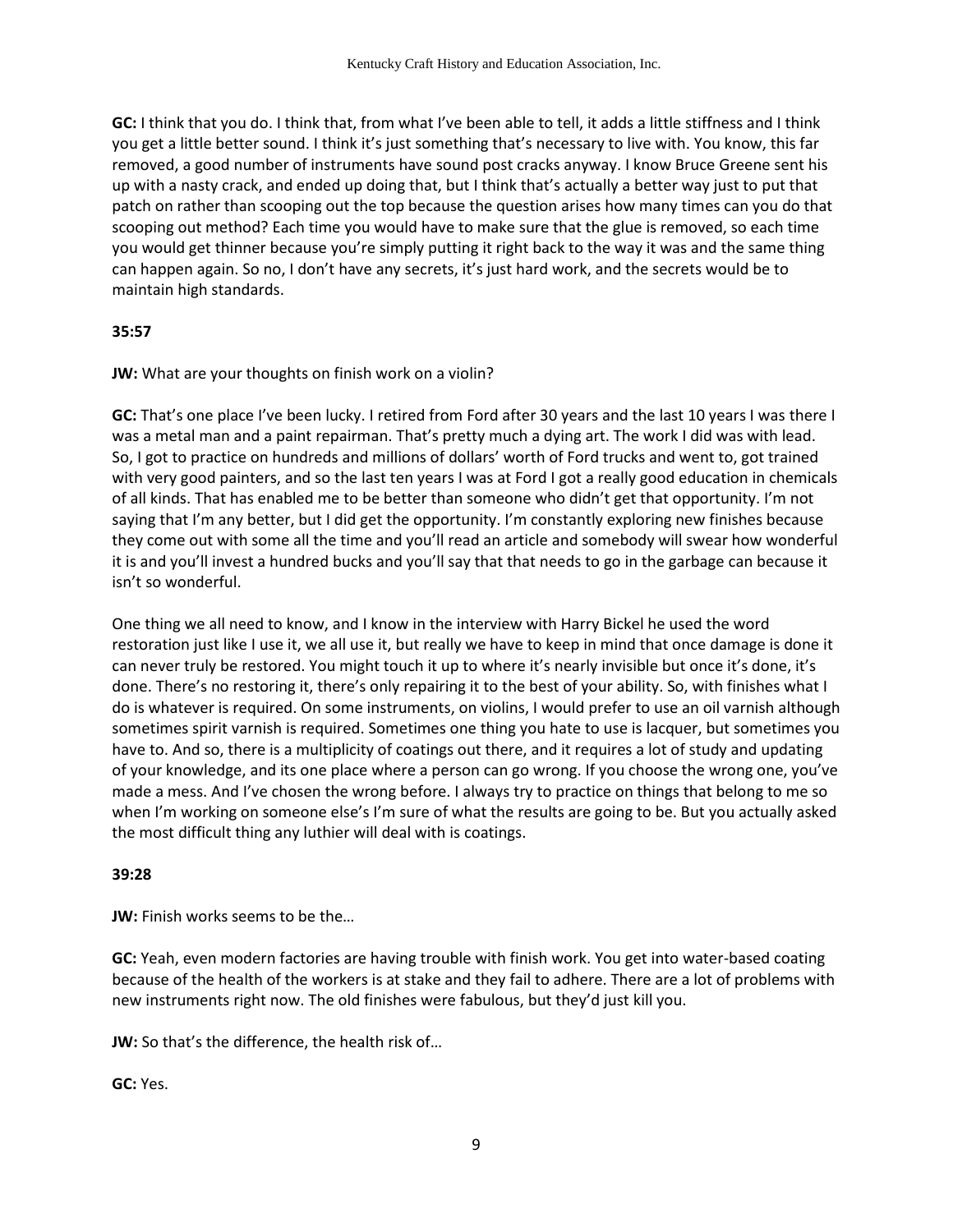**JW:** Health risks and using water-based… What are some of the best instruments you've worked on that you can…?

**GC:** Depending if you are talking monetary value of course John's instrument was the most expensive I've ever worked on.

**JW:** Sure.

**GC:** I've had an opportunity to work on several really nice guitars. I'll probably, the most expensive one would probably be \$25 -\$30,000 dollars and fiddles, not so much. Probably the ones we see around here, the ones that most people can afford run \$5 - \$10,000 dollars. But run of the mill instruments, I don't want to give the idea that everything is that much, you can get a very good ordinary instrument for \$1,000 bucks. You know that yourself.

**JW:** Sure.

**GC:** You've run across some steals I'm sure.

**JW:** Yeah, absolutely.

**41:17**

**GC:** With a fiddle it's all in the set-up.

**JW:** What are some of the specifics to a set-up that you, that you've tried to achieve?

**GC:** You know it's a funny thing, but the thing that actually doesn't matter at all as far as money goes… There are a couple of things. One of them is you need a bridge that's big enough. One of the biggest mistakes that I've seen and I didn't learn this myself I read about it in the Violin Society where they studied a hundred different violin bridges from the Rembert Wurlitzer shop, and everyone had 17 mm between the kidneys. Once I read that I found a blank that would allow me to have that much and it matters. And so, you want to start with a big enough blank for a bridge and then you do want everything to be as light as possible. These composite tail pieces and chin rests they all add a lot to sound. Most of the things that we would see day to day would be, over time, the neck set is wrong, and so you start there. Ideally you would start with a modern base bar. Everything we see and like, you see and like. I see and like every fiddle player… is usually German, turn of the century, something affordable, but you have to keep in mind that the base bar was smaller for gut strings and modern base bars are bigger. If you found a really nice fiddle you could pretty much imagine that it would sound dramatically better with some bringing up to the present time done.

One thing I have learned is that the basic core sound of any instrument never changes. John's, we've done work on it and, as a matter of fact I've developed a little gauge based on John's instrument. If John can play that up to the very last fret in the mandolin orchestra, then there's something wrong with a mandolin player that can't play with that string height. And so, little things like that matter. On a mandolin you can't get a lot of change, but if you were to move the bridge slightly to the base-side you can't ever move it more than a  $1/16$ <sup>th</sup>, you can make it a little more "basier" or "trebly", but there are some hard and fast rules that you don't violate.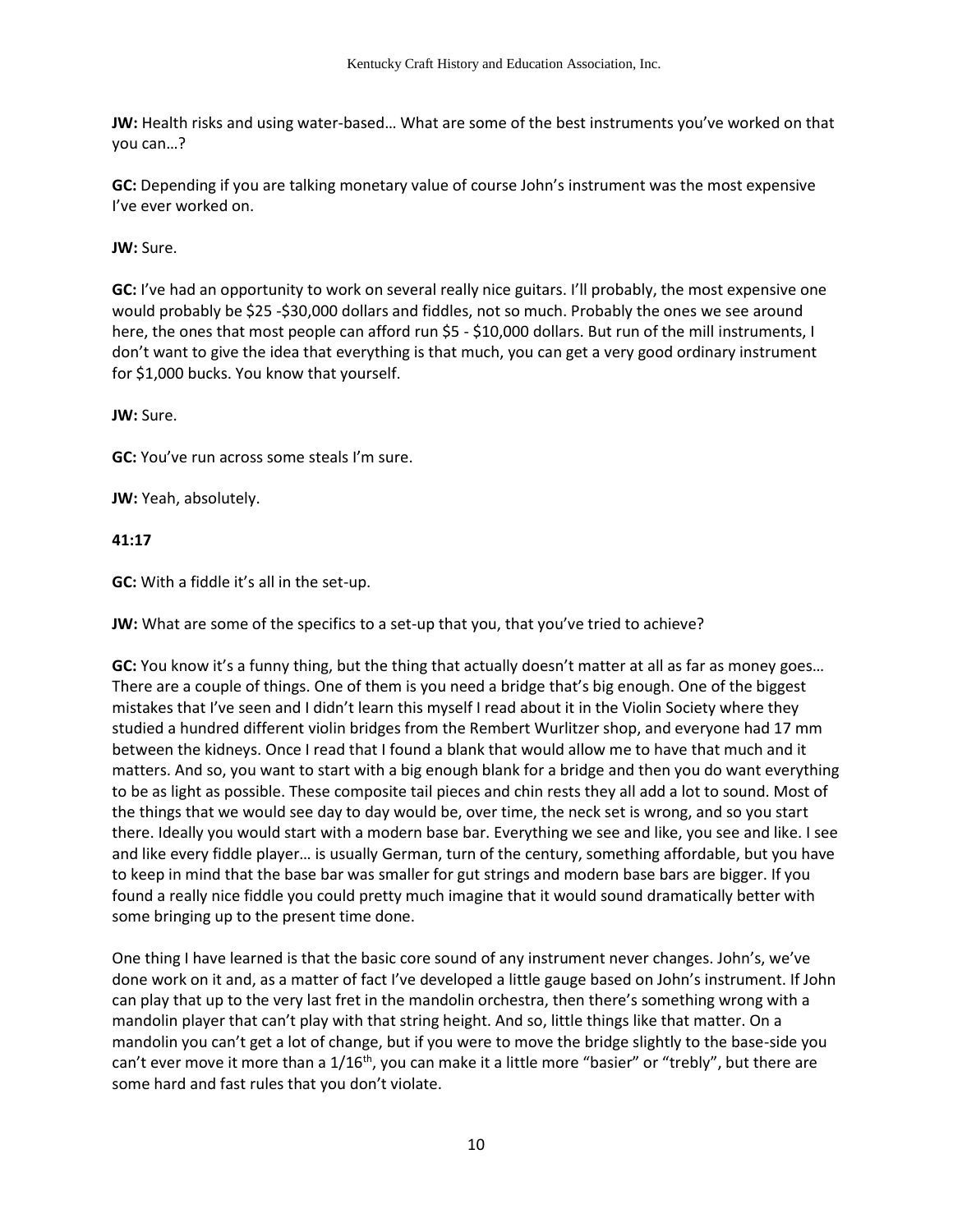I know that I've seen you on TV enough with some very good fiddles to know that you know a good fiddle when you see it.

### **JW:** Well, I'm learning.

**GC:** But, one thing you have to be aware of, and it's what I tell everyone… When a person is going to buy an instrument, whatever it may be, they're going to buy an apple. The person selling it is selling oranges. The people selling it have their own criteria. George Gruhn has his own criteria; it has nothing to do with the sound. So the person buying it is after something else. It's difficult to make that connection.

## **45:55**

**JW:** Who are some of the people that you've heard that have attracted you to a certain sound with the fiddle? Some of the fiddlers you enjoy listening to?

**GC:** Oh I enjoy listening to you every time I see you! Roger Cooper, Roger and Charlotte were kind to me for three years. There were times that I spent every weekend at their house. And then for Bluegrass, the last four or five years I've been going to Jeff Guernsey trying to learn some Bluegrass. Through Roger I've really gotten acquainted with Buddy Thomas and a lot of those recordings that never made it to record. You know, that's my personal favorites but we have some wonderful players. We just lost Paul Smith which was a shame. Paul was a smart man and a smart fiddle player. He knew when he would be losing something and he would call me and we would discuss what could be done to address the issues he was having and so Paul followed hard his whole life to compensate what age had been doing to him and really succeeded at it. You know, I think it's kind of remarkable for those of us in this generation to look at what a hard time we had learning music and then to see how many aids are available now and its, I think I would call is jealously, but we probably have some healthy envy of the aids that people in your generation have and it just makes younger players better and better. I don't think there's ever been a time when players could be any better than in your generation.

## **48:12**

**JW:** Do you find that true with luthiers and builders and repair people who…

**GC:** Luthiers is a touch thing. There's a guy in California, Irving Sumagi, and he just put out a couple of books. Apparently he is a wonderful guitar builder and his instruments sell for \$25,000 bucks and he said it right. He and George Gruhn had said it years ago, I read what George said, and both of them said they didn't have high hopes for the craft of luthiery because, like George said, a child needs to start out at six or seven years old putting model cars together and developing his skills that way and basically Irving was saying the same thing. It's just like I said earlier, from model cars we graduate to real ones and it's very difficult to get children to work with their hands anymore. It's just, the culture has changed. So you've got to get manual skills somewhere and I don't know where on earth you would get them. And so I feel like George, I think George has a tough time keeping luthiers. I don't think there's ever a serious abundance of them. I know some things I've seen from Tom Hale I think, all of his repairs I saw were well thought out. I've seen some failure that were caused by bad glue and there again people don't understand hide glue has a pot life of eight hours. At the end of that, if you use it, it's going to fail down the road and it has to be dumped. So if you, I don't care if you stick it in the refrigerator like a lot of people are saying to do, you are talking about pennies and why would you risk a failure for pennies.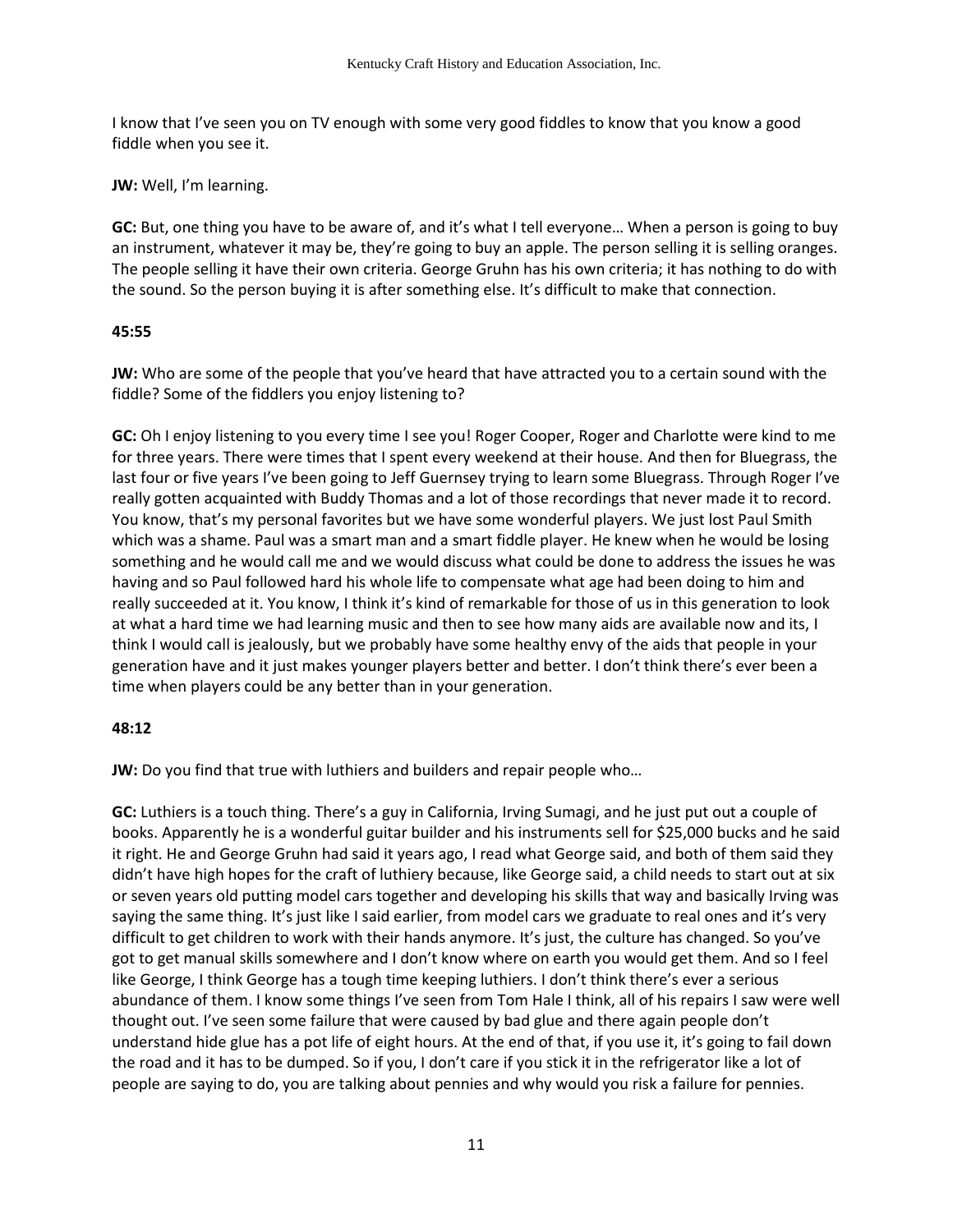There are some certain hard and fast rules that you need to adhere to and if you violate them somebody is going to pay.

### **50:56**

**JW:** What do you think about liquid hide glue?

**GC:** It has the, what makes it liquid hide glue is urea. Urea is an extender that prevents it from ever gelling. And so, hide glue has gram strength. I think normally for lutheir work, for violins the gram strength would be 251, and it will run up to 378. Pass 378 it becomes glass chipping grade and that's how they make fancy glass, they just put hide glue on it and as hide glue dries it will chip the glass it's so strong. Depending on the purpose on a fiddle I would use the lesser strength. A fiddle is made to come apart. On a guitar I would use the strongest. People are under the illusion that hide glue is reversible and it's not. If you glue something with good fresh hide glue you aren't going to get it apart. It will come apart a lot easier with tight bond that it will with hide glue. So, all these things have to be taken in to account.

# **52:29**

**JW:** Yeah, it seems like a really powerful adhesive. I read somewhere where somebody got there violin back together with just hide glue and no clamps.

**GC:** Oh yeah, it will grab fast, but that glue you are talking about I think that would be good for nuts and things like that, but one thing that has to be done, there should be an expiration date and it should be six months. You have to periodically throw it away. One thing, the only problem with hide glue is you've got a one minute working time and if you want more than a minute you've got to clamp this all up in advance and if you're going to require more than one minute then you should put some urea in it and maybe you can get it up to a minute and a half, a minute and forty seconds, but that's the drawback no working time.

## **JW:** Do you have any other thoughts?

**GC:** No, I just think that in addition to luthiers that we have to say luthiers wouldn't even be here if we didn't have customers and I think it's critically important that all of us have a healthy respect for the instruments that the customers own. John has some wonderful instruments that would be well worth looking at. John has that old snake head and some others and one thing we all have to know is that all these instruments made in the 20s and the 30s, they were just work horses through the 70s and now they've become valuable and all of a sudden we have to take care of them. Harry and I had this conversation before and I told him that when I tried to fix something I tried to fix it for the next hundred years or so and he said….

## **54:45-54:56**

## **Interruption by videographer – background noise**

**GC:** And so, we had this conversation about how long we were responsible for the instruments. Harry very succulently put it; you can't be responsible after you're dead. So I think that what we've got here is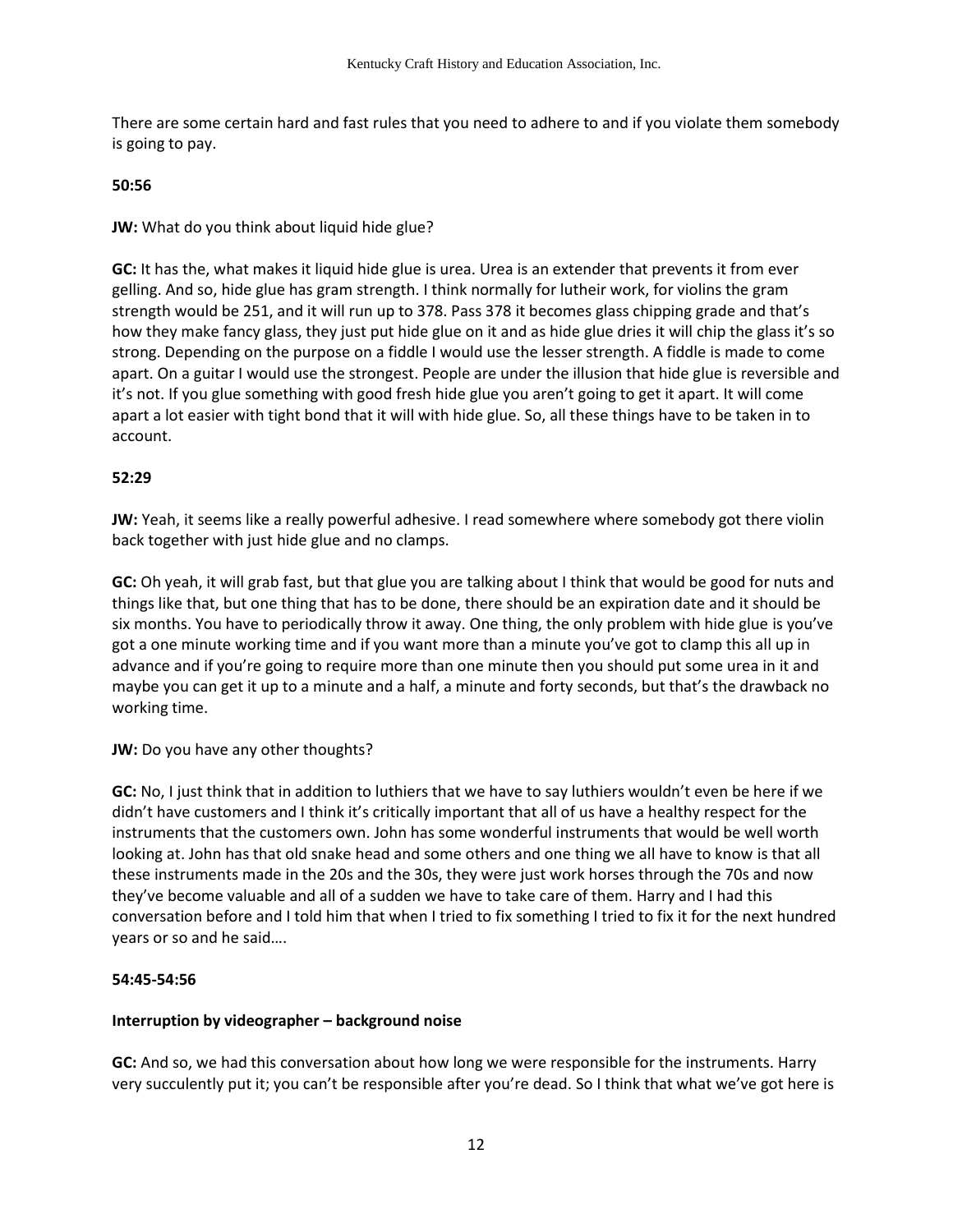one generation trying to pass on to the next generation some good instruments in good shape and if we all do our best maybe it will work out.

**JW:** Absolutely. I hope so.

**JR:** We're just the stewards, we're not the owners and Stradivari instruments, if you look at something there its three hundred years old. These mandolins are made every bit as strong and, given proper care will probably last that long and who knows what kind of music they are going to be playing. Bluegrass is just a few decades old. Classical music, you know, some of the stuff goes back to the  $15<sup>th</sup>$  century, and there will be somebody out there that wants to be able to play on an instrument like this hopefully in a couple hundred years. So it's our responsibility as the stewards to turn it over to the next person in excellent shape because they won't be able to buy another one. Lloyd Loar left the building a long time ago.

**JW:** Absolutely.

**GC:** And if your work today is a success you'll be able to buy one of these.

**JW:** That's right.

#### **56:46**

Interruption by interviewer and videographer – JR asked to hold mandolin up for video purposes GC leaves the video area Background conversation

**JR:** It has some politically incorrect material. It has some ivory pieces on here…. The finger board is ebony and the top is Red Spruce. Picea Rubens, which is the gold standard, but the Spruce that they had in 1920s may not be the same as they have today.

## **57:46**

**Room tone check. End of recorded interview.**